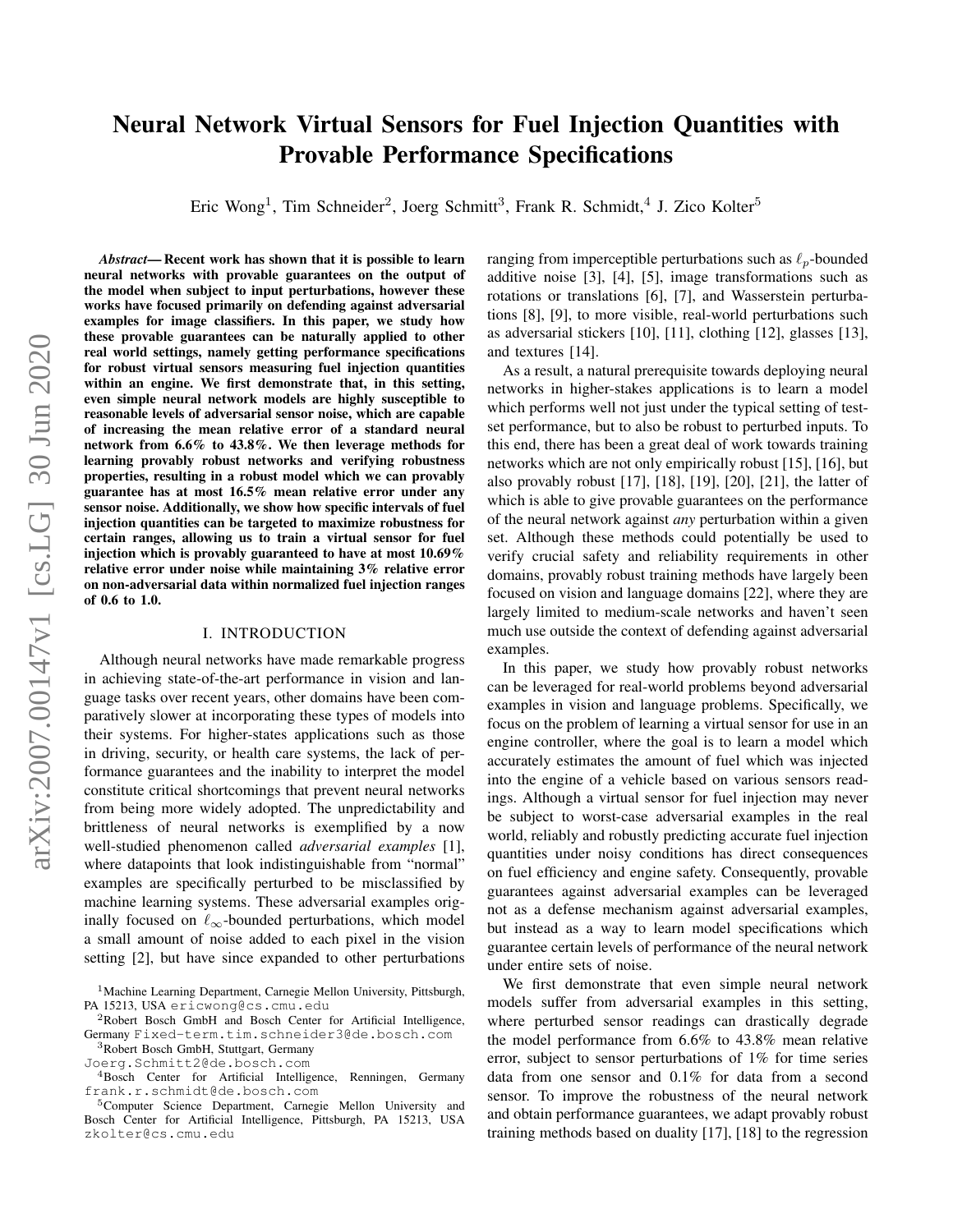setting, and train a provably robust model which achieves only 16.4% mean relative error when subject to adversarial sensor perturbations. More importantly, the provably robust and verification methods developed for adversarial examples produce bounds which are specifications on the worst-case performance of the model: our virtual sensor is provably guaranteed to have at most 16.5% mean relative error under these noise levels. Finally, in some scenarios, it may be desirable to have a model which has better performance specifications within a limited output range instead, rather than having overall robustness across the entire output range. We show how the robustness of the virtual sensor can be tuned to target a limited set of output ranges, resulting in a model which achieves 3% relative test error and is provably guaranteed to have at most 10.69% worst-case relative error when predicting normalized fuel injection quantities 0.6 and 1.0 under any sensor noise. Notably, this is comparable in performance to that of non-robust standard training, which achieves 2.7% relative error within the same output range but with a worse guarantee of 17.78% worst-case relative error.

## II. BACKGROUND

After their initial discovery [1], adversarial examples were initially generated by using a single gradient step called the fast gradient sign method (FGSM) [2], which was later improved by adding randomized initialization [23], taking multiple smaller steps [24], and using momentum [25]. By training on the adversarially perturbed examples instead of the original examples, it is possible to learn models which are empirically robust to an adversarial attack, also known as adversarial training. Training against a projected gradient descent adversary is recognized as one of the earliest known defenses against adversarial examples that remains robust to this day [15], and has been further improved in subsequent work to achieve higher performance [16], generalize to different threat models [4], [5], and combine with other heuristic defenses [26], [27]. Variations of adversarial training were proposed to speed up the process, such as free adversarial training [28], reducing the complexity of computing gradients [29], and a return to single step FGSM adversarial training [30].

Other methods beyond adversarial training for mitigating the effect of adversarial examples include preprocessing techniques [31], [32], [33] and detection algorithms [34], [35]. However, a significant number of defenses against adversarial examples [36], [37], [38], [39] were ultimately shown to be ineffective [40], [41], [42], [43], [44], and several papers began defeating adversarial defenses en masse [45], [46] as well as recommending best practices to ensure a proper evaluation for adversarial defenses [47].

Some work has looked into designing unbreakable defenses known as provable or certified defenses against adversarial attacks for neural networks. In contrast to other approaches, these methods calculate a guaranteed bound on the output of the network over some region of the input space, typically taken to be an  $\ell_p$  ball around a data point. Some of these bounds can be computationally expensive

and can only be used to verify trained networks, relying on satisfiability modulo theory (SMT) solvers [48], [49], [50], mixed integer linear programming (MILP) [51], semidefinite programming [52], and linear programming [17], [53]. Other bounds which are looser but more efficiently computable can actually be optimized during training, utilizing techniques for distributional robustness [54], duality [17], [18], more efficient semidefinite programming formulations [55], abstract interpretations [56], [57], interval bound propagation [58], and randomized smoothing [59], [60]. Other work has designed theoretically motivated training heuristics which can be independently verified at test time as being robust [61], [62].

Beyond adversarial examples, other relevant work includes those studying model verification in contexts beyond image classification, typically within the context of controller verification. To name a few, hybrid controllers for automated highway systems were verified to be safe by design with game theoretic techniques [63], and frameworks for verifying controller software for manufacturing plants were developed for programmable logic controllers [64]. While some work has looked at verifying properties of neural networks for safety critical applications, they are mostly limited to measuring the confidence and monitoring the performance of an existing neural network without offering any formal guarantees [65], [66]. Most relevant to our work are those which give provable guarantees for neural network models, such as using bounded model checking techniques to verify safety properties of a controller for the classic Cart Pole System (inverted pendulum) with an SMT solver [67], as well as recent work which verified the safety of an autonomous robot controller using satisfiability modulo convex optimization [68].

# III. ROBUST FUEL INJECTION

<span id="page-1-0"></span>Unlike past work which has largely focused on large-scale image classification, in this paper we study the regression problem of learning a neural network virtual sensor for fuel injection. The virtual sensor system predicts the amount of injected fuel during a specific time interval, based on two sensors. The first sensor provides a time series of sensor data while the second sensor is essentially constant within the time interval. More accurate fuel injection predictions result in better fuel efficiency and safety considerations, however the sensor readings are subject to measurement noise. The goal is to not only train a neural network which accurately predicts fuel injection quantities while being robust to measurement noise from the sensors, but to also generate certificates which can guarantee the worst-case performance of the model under noise and serve as a certified specification for the model.

To train a neural network robust to noise, we leverage duality-based methods for learning provably robust networks [17], [18], which converts inputs, layers, and the loss into their dual components to construct a bound on the output of the network. Specifically, for a given neural network  $f$  and input x, these methods are able to compute a bound  $J(x)$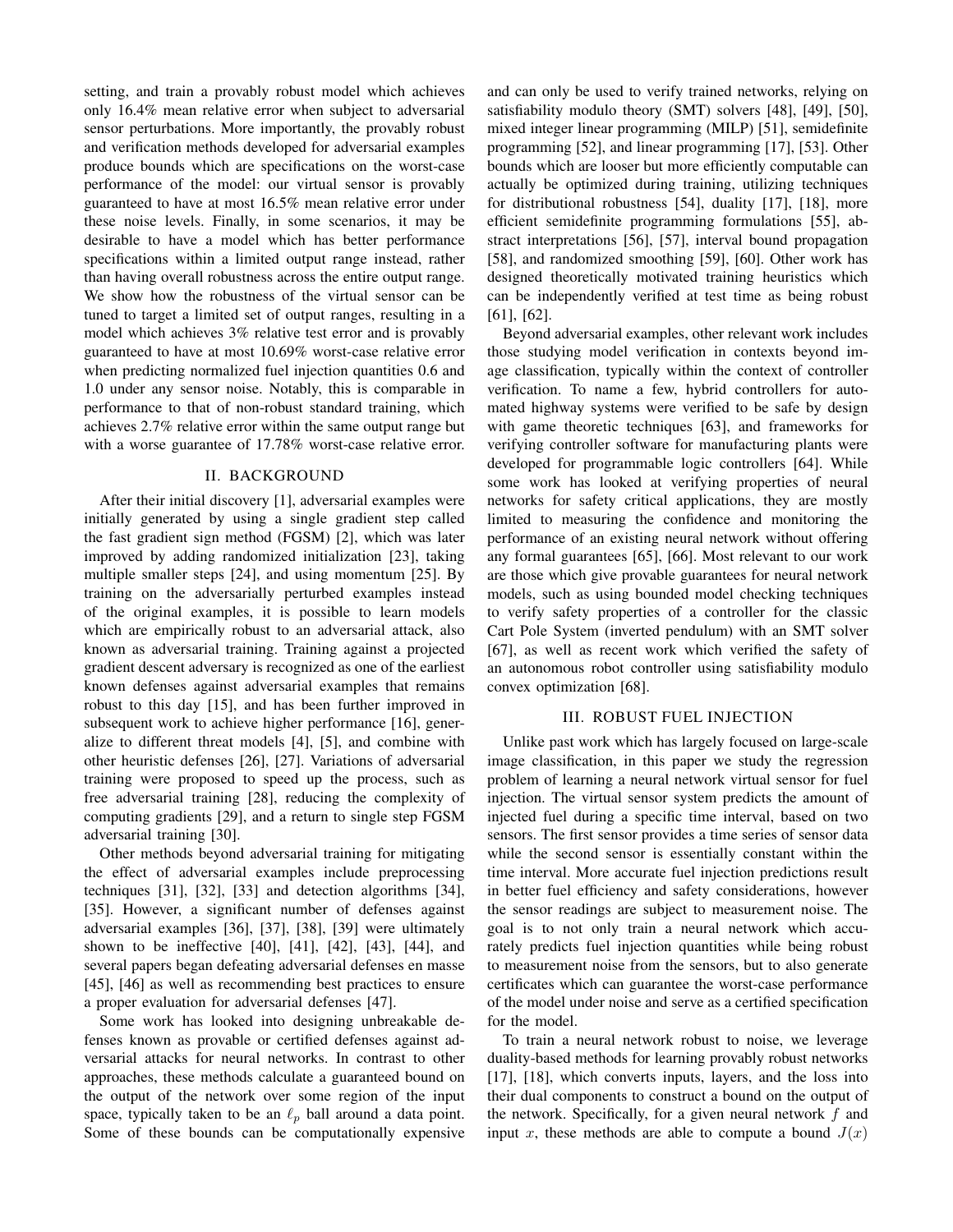on the worst case output of the network subject to some perturbation set  $\mathcal{B}(x)$  around x

$$
\max_{z \in \mathcal{B}(x)} f(z) \cdot c \le J(x; c)
$$
 (1)

for any constant  $c$  (we use a network with one output unit for simplicity as that is sufficient for our regression setting, but the original approach from [18] applies to multiple outputs). By choosing  $c = \{-1, 1\}$ , one can compute upper and lower bounds on the output of a neural network.<sup>[1](#page-2-0)</sup>

To adapt the method to the regression setting, we can use the duality-based method to directly compute lower and upper bounds on the output to the network and use these to compute a bound on the mean squared error. Specifically, let

$$
\ell \le \min_{z \in \mathcal{B}(x)} f(z), \quad \max_{z \in \mathcal{B}(x)} f(z) \le u \tag{2}
$$

be lower and upper bounds  $(\ell, u)$  on the output of a network f subject to perturbations in  $\mathcal{B}(x)$  around an example x. Then, we can bound the worst-case mean squared error within the same set  $\mathcal{B}(x)$  with respect to the output y with

$$
\max_{z \in \mathcal{B}(x)} (f(z) - y)^2 \le \max((\ell - y)^2, (u - y)^2) \tag{3}
$$

which we will call *robust mean squared error*. Training provably robust regression models then amounts to running backpropagation on the robust mean squared error, and the lower and upper bounds serve as guaranteed certificates on the output of the neural network.

# IV. EXPERIMENTS

## *A. Fuel injection data*

We begin with a brief description of the fuel injection dataset used in this work. The features consist of a time sequence of  $K - 1$  readings of the first sensor and an additional reading of the second sensor, resulting in a feature vector of dimension  $K$ . The input features as well as the output are all normalized, resulting in a range from 0 to 1. We collected 20,000 data points for a training set, and 1,000 data points for a test set.

#### *B. Architecture, parameters, and evaluation metrics*

We adopt fairly standard practices for training the neural network, which we outline here. The fuel injection virtual sensor is a neural network with a single hidden layer with 32 units and ReLU non-linearities. Note that the size of the architecture must be relatively small and simple to accomodate the engine controller. We train the network for 1000 epochs with minibatch size 512, using a stochastic gradient descent optimizer with momentum set to 0.9 using a cyclic learning rate [69] which peaks at 0.035 at the 250th epoch. We report mean relative error (MRE), which is computed for examples  $\{x_i, y_i\}_{i=1...n}$  on a given neural network f as

$$
MRE(f) = \frac{1}{n} \sum \frac{|f(x_i) - y_i|}{|y_i|}
$$
 (4)



<span id="page-2-1"></span>Fig. 1. Test performance of a standard (non-robust) model over the range fuel injection quantities. Each point represents a single example, where the vertical axis denotes the relative error of the model and the horizontal axis denotes the target output quantity to be predicted as a fraction of the maximum possible value. The gray lines denote margins of allowable relative error, met by most of the data in the upper ranges.

We also report the mean error under noise, where noise is drawn uniformly at random from the perturbation set and performance is averaged over 1000 draws, as well as the empirical adversarial error rate from a PGD adversary. Finally, we report exact verification results from a MILP solver and the looser duality based bound on the worst-case adversarial error rate, which constitute our provable guarantees on the performance of the controller. All experiments are compactly summarized in Table [I.](#page-3-0)

Training the fuel injection virtual sensor on this data using standard methods (minimizing mean squared error) achieves a network with 6.6% mean relative error, and under 3% mean relative error for the fuel injection range of 0.6 to 1.0. A scatter plot depicting the test error over different fuel injection quantities is shown in Figure [1.](#page-2-1) In addition to a standard model, we also train a model with data augmentation with non-adversarial noisy examples as an additional natural baseline. Noise for each example was uniformly randomly sampled from the target perturbation set, and the resulting trained model obtains similar relative error to the standard baseline but has slightly better performance against random noise.

#### *C. Adversarial examples for fuel injection systems*

We first demonstrate the vulnerability of the neural network virtual sensor to adversarial examples when trained using standard methods. Based on the noise levels observed in the sensor measurements, we assume a noise level of 1% for each entry in the time series of the first sensor and 0.1% for the entry of the second sensor, which constitutes the set of allowable perturbations that we wish to be robust to, and additionally clip the perturbed features to stay within the normalized range of 0 to 1. To generate adversarial examples and find worst-case perturbations, we use a 10 step projected gradient descent (PGD) adversary with step size 0.25% for the time series features and 0.025% for the remaining feature.

We immediately find that both baselines (standard training and noisy training) are highly susceptible to adversarial examples, with the standard model having mean relative error increased from 6.61% to 43.88%, while the model trained on noisy examples fairs slightly better, going from 6.79% to 33.38% mean relative error. An example of an adversarially perturbed time series sequence is depicted in Figure [2.](#page-3-1)

<span id="page-2-0"></span><sup>&</sup>lt;sup>1</sup>These bounds are computed with the open-source implementation of the duality based approach available at [https://github](https://github.com/locuslab/convex_adversarial).com/locuslab/ convex [adversarial](https://github.com/locuslab/convex_adversarial)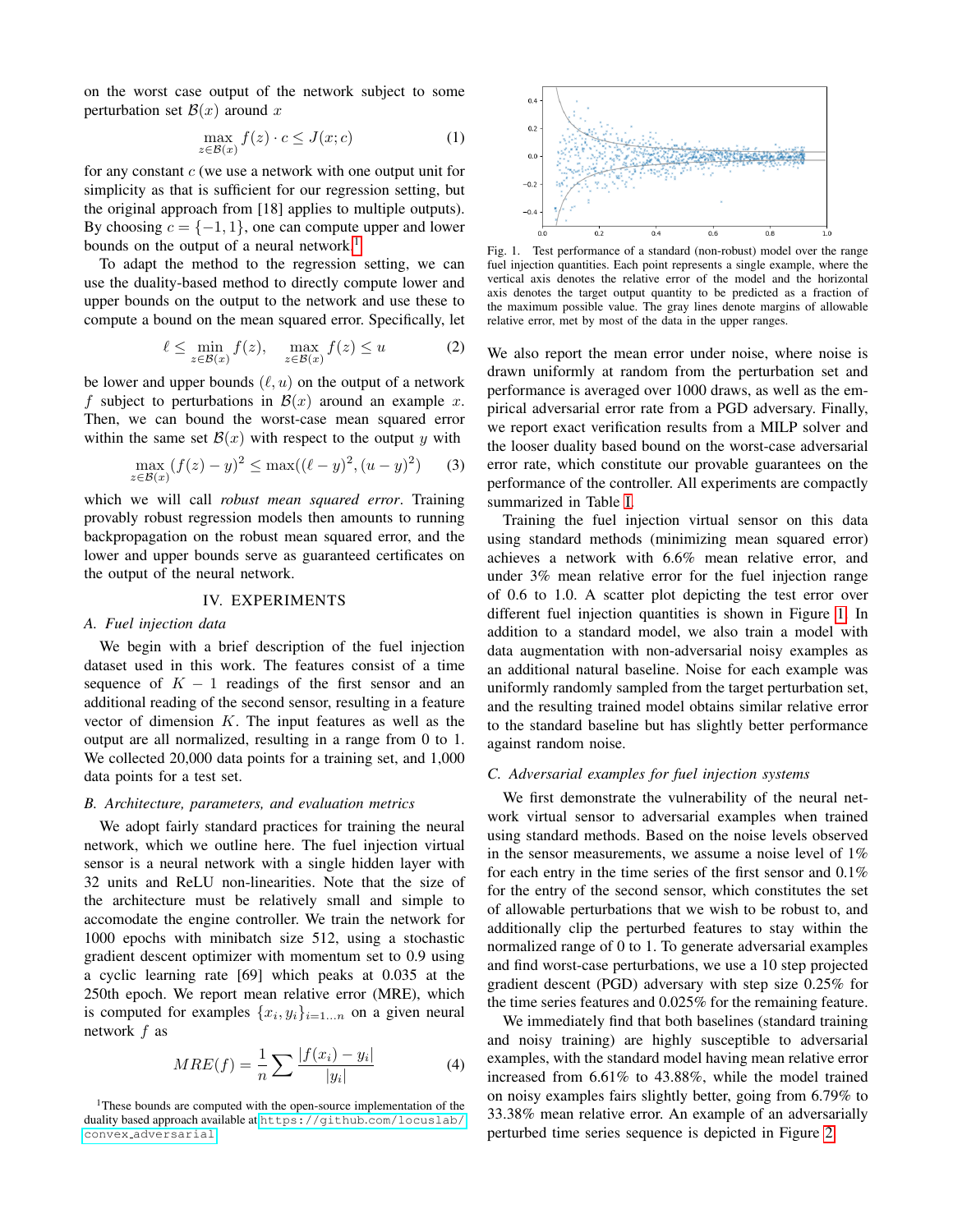<span id="page-3-0"></span>

|                          |                | $[0.0 - 0.2)$ | $[0.2 - 0.4]$ | $[0.4-0.6]$ | $[0.6-0.8)$ | $[0.8 - 1.0]$ | $[0.0 - 1.0]$ |
|--------------------------|----------------|---------------|---------------|-------------|-------------|---------------|---------------|
| Standard training        | Relative error | 15.96%        | 8.17%         | 4.52%       | 2.87%       | 2.53%         | 6.61%         |
|                          | Noise error    | 22.89%        | 9.94%         | 5.70%       | $3.77\%$    | 3.13%         | 8.76%         |
|                          | PGD error      | 119.03%       | 46.94%        | 28.15%      | 19.39%      | 14.74%        | 43.88%        |
|                          | MILP bound     | 125.43%       | 48.39%        | 28.89%      | 19.82%      | 15.14%        | 45.63%        |
|                          | Dual bound     | 139.48%       | 52.96%        | 31.21%      | 21.31%      | 16.25%        | 50.09%        |
| Noise data augmentation  | Relative error | 15.63%        | 8.64%         | 5.00%       | 2.93%       | 2.61%         | 6.79%         |
|                          | Noise error    | 18.89%        | 9.47%         | 5.60%       | 3.50%       | 2.97%         | 7.86%         |
|                          | PGD error      | 85.26%        | 35.92%        | 23.05%      | 16.04%      | 12.56%        | 33.38%        |
|                          | MILP bound     | 91.05%        | 37.36%        | 23.98%      | 16.53%      | 12.90%        | 35.07%        |
|                          | Dual bound     | 109.61%       | 41.90%        | 26.03%      | 18.06%      | 14.19%        | 40.29%        |
| Robust training          | Relative error | 19.79%        | 11.45%        | 9.50%       | $7.32\%$    | 6.76%         | 10.78%        |
|                          | Noise error    | 20.17%        | 11.57%        | 9.54%       | 7.35%       | 6.79%         | 10.89%        |
|                          | PGD error      | 34.13%        | 17.05%        | 13.40%      | 10.37%      | 8.98%         | 16.40%        |
|                          | MILP bound     | 34.52%        | 17.12%        | 13.46%      | 10.41%      | 9.05%         | $16.51\%$     |
|                          | Dual bound     | 35.09%        | 17.37%        | 13.86%      | 10.66%      | $9.22\%$      | 16.84%        |
| Targeted robust training | Relative error | 14.33%        | 7.31%         | 5.71%       | $3.24\%$    | $2.78\%$      | 6.53%         |
|                          | Noise error    | 20.68%        | 8.76%         | 6.31%       | 3.64%       | 3.03%         | 8.21%         |
|                          | PGD error      | 102.70%       | 35.85%        | 20.41%      | 11.76%      | 8.92%         | 34.26%        |
|                          | MILP bound     | 107.48%       | 37.16%        | 20.91%      | 11.97%      | $9.03\%$      | 35.55%        |
|                          | Dual bound     | 118.42%       | 40.84%        | 22.43%      | 12.59%      | 9.34%         | 38.78%        |

TABLE I FUEL INJECTION PERFORMANCE OVER VARIOUS FUEL INJECTION RANGES AND TRAINING METHODS



<span id="page-3-1"></span>Fig. 2. An example of an adversarially perturbed time series sequence for a non-robust fuel injection controller, where the horizontal axis denotes time and the vertical axis denotes the sensor reading. The dark blue line denotes the true underlying signal, while the gray line denotes the adversarially perturbed signal. The light blue region denotes the set of allowable perturbations. This adversarial perturbation, which is well within the realm of reasonable sensor noise, increases the relative error of a standard model on this example from 4% to 15%

#### *D. Robust training and duality-base certificates*

We next train a model using provably robust training methods adapted to the regression problem by minimizing the robust mean squared error as discussed in Section [III.](#page-1-0) As expected, the robustly trained model has the most resilience to adversarial attacks, achieving 16.40% mean relative error under adversarial perturbations, significantly better than the baselines. Furthermore, the robust training method comes with a duality based bound which is a provable upper bound on the relative error of the neural network over the perturbation set. We find that the robustly trained network has a dual bound which guarantees at most 16.84% worst-case mean relative error, which is a significantly better guarantee than the dual bound evaluated on the standard and noisy baselines which can only guarantee at most 50.09% and 40.29% worstcase mean relative error respectively. However, this comes at a cost: the performance on unperturbed examples is degraded to 10.78%, approximately 4% worse than the standard model.



<span id="page-3-2"></span>Fig. 3. Test performance of a model targeted to be robust over the higher range of fuel injection quantities. Each point represents a single example, where the vertical axis denotes the relative error of the model and the horizontal axis denotes the target output quantity to be predicted as a fraction of the maximum possible value. The gray lines denote margins of allowable relative error, met by most of the data in the upper ranges.

#### *E. Exact robustness verification*

Due to the small size of the network, it is computationally feasible calculate the exact worst case performance within the perturbation set, using an MILP solver [51]. Verifying all of the examples in the test set for a single model takes approximately 15-20 minutes. We find that the MILP bound is slightly tighter for the baseline, improving their verified performance by about 5% mean relative error each, whereas the dual bound for the robustly trained network is already nearly tight and closely matches the MILP bound.

## *F. Targeted robust training*

Finally, depending on the desired specifications of the model, it may be acceptable for the virtual sensor to perform well only on certain output ranges of fuel injection. For example, in our setting, it is typical for performance in the upper ranges (e.g. 0.6-1.0) of fuel injection to carry higher importance than the lower ranges (e.g. 0.0-0.6), and so one might wish to maximize robustness only within this range. However, training on the full range of fuel injection data is still necessary to achieve good generalization on the test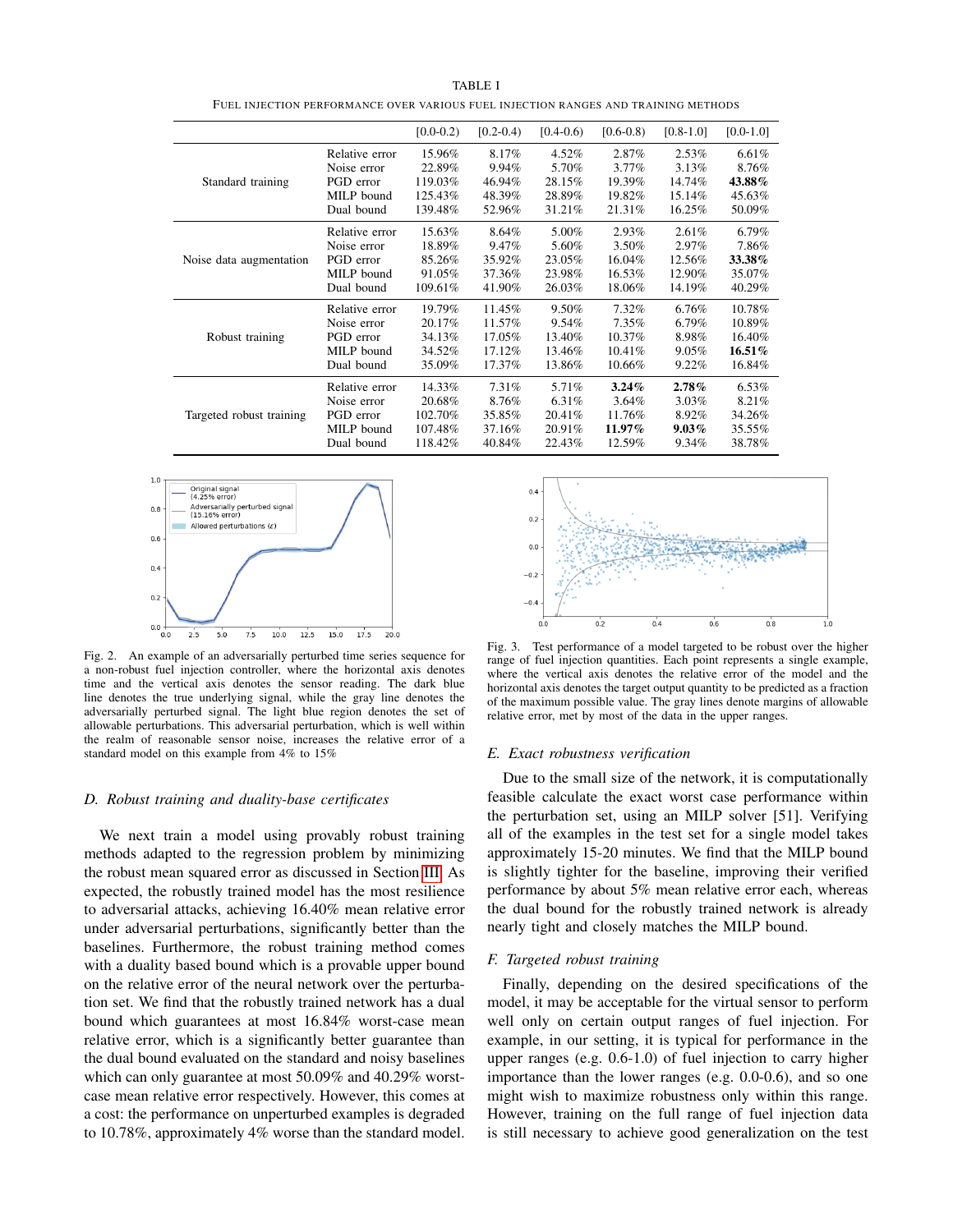set. To balance this trade-off between standard performance and robustness among the higher ranges of fuel injection, we train on a convex combination of the standard mean squared error of the entire training data and the robust mean squared error of the targeted subset of the training data. Specifically, for a dataset  $(X, Y)$ , we minimize the following targeted loss

$$
\ell_{tar}(f(X), Y) = \lambda \ell(f(X), Y) + (1 - \lambda)\ell_{rob}(f(X_{tar}), Y_{tar})
$$
\n(5)

where  $\ell$  is the standard loss (mean squared error),  $\ell_{rob}$  is the robust loss (robust mean squared error),  $(X_{tar}, Y_{tar})$  are the targeted subsets of the original dataset (data points with fuel injection targets from 0.6-1.0), and  $\lambda$  is a hyperparameter used to control the balance between robustness and accuracy.

Setting  $\lambda = 0.8$ , we are able to train a robust fuel injection virtual sensor which is specifically trained to be robust within the range 0.6-1.0. In fact, with this trade off we are able to nearly match the original standard performance of the baseline standard model with 6.53% mean relative error on unperturbed examples. Figure [3](#page-3-2) depicts the performance of the targeted robust model over various fuel injection quantities, where the model is in fact able to achieve low relative error within the range of 0.6-1.0.

While it achieves similar relative error to the standard model, more importantly, we find that the model trained with targeted robust training achieves better verified robust performance. The guarantees obtained by the targeted robust model within the range of 0.6-1.0 are nearly on par with the model trained with pure robust training, achieving a guarantee of at most 10.69% worst-case relative error within the perturbation set for higher injection quantities, without sacrificing standard performance.

# V. CONCLUSION

Although work in adversarial robustness has largely focused on large-scale vision problems, in this work we showed how provably robust methods can be leveraged for smaller, model verification problems in the regression setting to get provable specifications. Specifically, we showed how methods from duality-based approaches for training provably robust neural networks can be used to train robust virtual sensors for fuel injection with guarantees on the performance under noise. While focusing solely on robust performance results in a degradation of standard performance, if performance on only a subset of the target range is desired, then it is possible to get the best of both worlds and achieve competitive standard performance while improving robust guarantees on the target range. We hope that this work opens up more higher-stakes applications to using neural network models by demonstrating that neural networks can be trained to have reasonable provable guarantees that restore confidence in their ability to perform robustly and reliably.

#### **REFERENCES**

[1] C. Szegedy, W. Zaremba, I. Sutskever, J. Bruna, D. Erhan, I. Goodfellow, and R. Fergus, "Intriguing properties of neural networks," in *International Conference on Learning Representations*, 2014. [Online]. Available: http://arxiv.[org/abs/1312](http://arxiv.org/abs/1312.6199).6199

- [2] I. Goodfellow, J. Shlens, and C. Szegedy, "Explaining and harnessing adversarial examples," in *International Conference on Learning Representations*, 2015. [Online]. Available: [http://arxiv](http://arxiv.org/abs/1412.6572).org/ [abs/1412](http://arxiv.org/abs/1412.6572).6572
- [3] M. Sharif, L. Bauer, and M. K. Reiter, "On the suitability of lp-norms for creating and preventing adversarial examples," in *Proceedings of the IEEE Conference on Computer Vision and Pattern Recognition Workshops*, 2018, pp. 1605–1613.
- [4] F. Tramèr and D. Boneh, "Adversarial training and robustness for multiple perturbations," *arXiv preprint arXiv:1904.13000*, 2019.
- [5] P. Maini, E. Wong, and J. Z. Kolter, "Adversarial robustness against the union of multiple perturbation models," *arXiv preprint arXiv:1909.04068*, 2019.
- [6] L. Engstrom, B. Tran, D. Tsipras, L. Schmidt, and A. Madry, "A rotation and a translation suffice: Fooling cnns with simple transformations," *arXiv preprint arXiv:1712.02779*, 2017.
- [7] C. Xiao, J.-Y. Zhu, B. Li, W. He, M. Liu, and D. Song, "Spatially transformed adversarial examples," *arXiv preprint arXiv:1801.02612*, 2018.
- [8] E. Wong, F. R. Schmidt, and J. Z. Kolter, "Wasserstein adversarial examples via projected sinkhorn iterations," *arXiv preprint arXiv:1902.07906*, 2019.
- [9] A. Levine and S. Feizi, "Wasserstein smoothing: Certified robustness against wasserstein adversarial attacks," *arXiv preprint arXiv: 1910.10783*, 2019.
- [10] J. B. Li, F. R. Schmidt, and J. Z. Kolter, "Adversarial camera stickers: A physical camera attack on deep learning classifier," *arXiv preprint arXiv:1904.00759*, 2019.
- [11] T. B. Brown, D. Mané, A. Roy, M. Abadi, and J. Gilmer, "Adversarial patch," *arXiv preprint arXiv:1712.09665*, 2017.
- [12] Z. Wu, S.-N. Lim, L. Davis, and T. Goldstein, "Making an invisibility cloak: Real world adversarial attacks on object detectors," *arXiv preprint arXiv:1910.14667*, 2019.
- [13] M. Sharif, S. Bhagavatula, L. Bauer, and M. K. Reiter, "Adversarial generative nets: Neural network attacks on state-of-the-art face recognition," *arXiv preprint arXiv:1801.00349*, 2017.
- [14] A. Athalye, L. Engstrom, A. Ilyas, and K. Kwok, "Synthesizing robust adversarial examples," in *Proceedings of the 35th International Conference on Machine Learning*, ser. Proceedings of Machine Learning Research, J. Dy and A. Krause, Eds., vol. 80. Stockholmsmssan, Stockholm Sweden: PMLR, 10–15 Jul 2018, pp. 284–293. [Online]. Available: http://proceedings.mlr.[press/v80/athalye18b](http://proceedings.mlr.press/v80/athalye18b.html).html
- [15] A. Madry, A. Makelov, L. Schmidt, D. Tsipras, and A. Vladu, "Towards deep learning models resistant to adversarial attacks," in *International Conference on Learning Representations*, 2018. [Online]. Available: https://openreview.[net/forum?id=rJzIBfZAb](https://openreview.net/forum?id=rJzIBfZAb)
- [16] H. Zhang, Y. Yu, J. Jiao, E. P. Xing, L. E. Ghaoui, and M. I. Jordan, "Theoretically principled trade-off between robustness and accuracy," *arXiv preprint arXiv:1901.08573*, 2019.
- [17] E. Wong and Z. Kolter, "Provable defenses against adversarial examples via the convex outer adversarial polytope," in *International Conference on Machine Learning*, 2018, pp. 5283–5292.
- [18] E. Wong, F. Schmidt, J. H. Metzen, and J. Z. Kolter, "Scaling provable adversarial defenses," in *Advances in Neural Information Processing Systems 31*, S. Bengio, H. Wallach, H. Larochelle, K. Grauman, N. Cesa-Bianchi, and R. Garnett, Eds. Curran Associates, Inc., 2018, pp. 8410–8419. [Online]. Available: [http:](http://papers.nips.cc/paper/8060-scaling-provable-adversarial-defenses.pdf) //papers.nips.[cc/paper/8060-scaling-provable-adversarial-defenses](http://papers.nips.cc/paper/8060-scaling-provable-adversarial-defenses.pdf).pdf
- [19] A. Raghunathan, J. Steinhardt, and P. S. Liang, "Semidefinite relaxations for certifying robustness to adversarial examples," in *Advances in Neural Information Processing Systems 31*, S. Bengio, H. Wallach, H. Larochelle, K. Grauman, N. Cesa-Bianchi, and R. Garnett, Eds. Curran Associates, Inc., 2018, pp. 10 900–10 910. [Online]. Available: http://papers.nips.[cc/paper/8285-semidefinite](http://papers.nips.cc/paper/8285-semidefinite-relaxations-for-certifying-robustness-to-adversarial-examples.pdf)[relaxations-for-certifying-robustness-to-adversarial-examples](http://papers.nips.cc/paper/8285-semidefinite-relaxations-for-certifying-robustness-to-adversarial-examples.pdf).pdf
- [20] M. Mirman, T. Gehr, and M. Vechev, "Differentiable abstract interpretation for provably robust neural networks," in *International Conference on Machine Learning (ICML)*, 2018. [Online]. Available: https://www.icml.[cc/Conferences/2018/Schedule?showEvent=2477](https://www.icml.cc/Conferences/2018/Schedule?showEvent=2477)
- [21] S. Gowal, K. Dvijotham, R. Stanforth, R. Bunel, C. Qin, J. Uesato, R. Arandjelovic, T. A. Mann, and P. Kohli, "On the effectiveness of interval bound propagation for training verifiably robust models," *CoRR*, vol. abs/1810.12715, 2018. [Online]. Available: http://arxiv.[org/abs/1810](http://arxiv.org/abs/1810.12715).12715